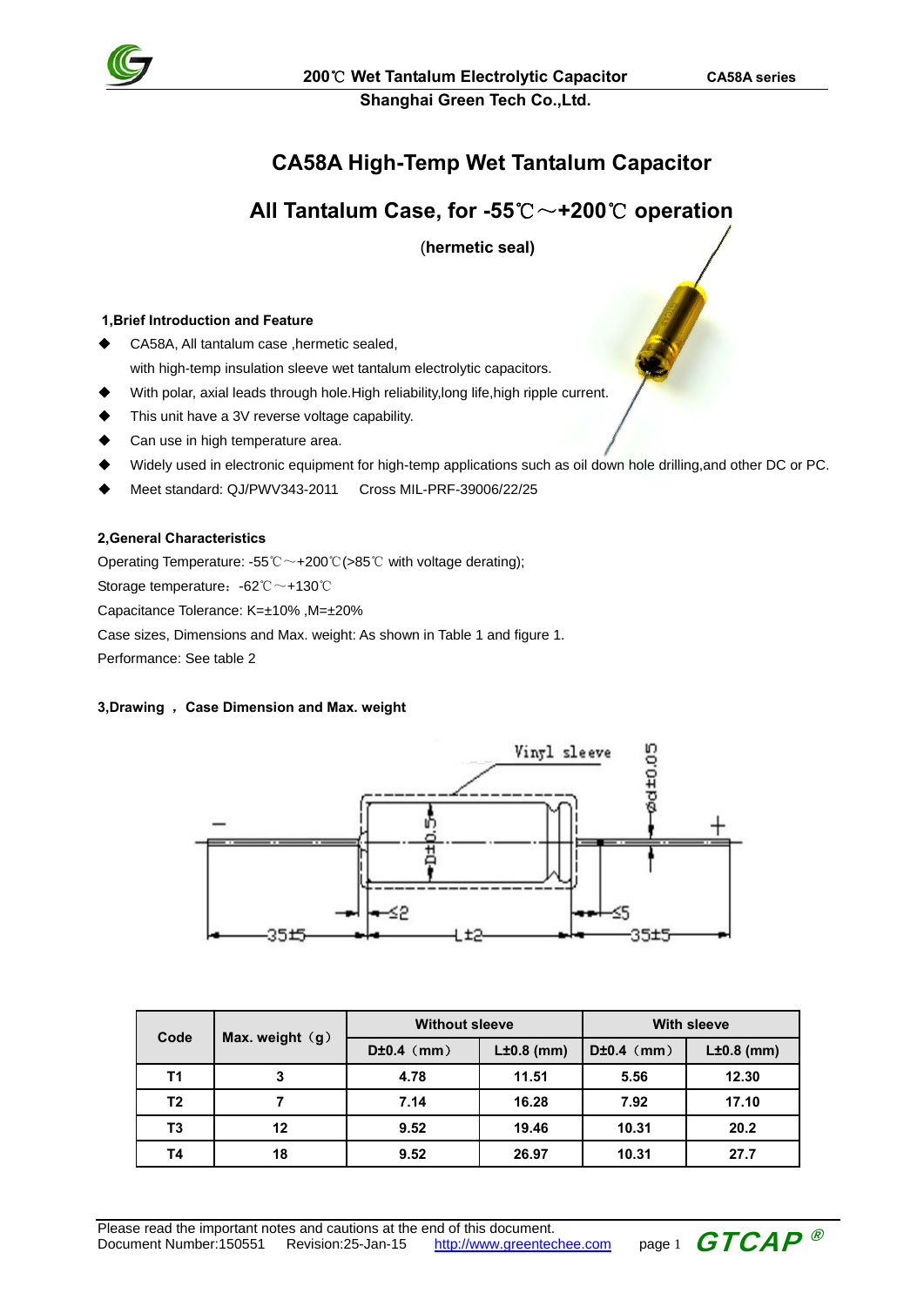

### **Shanghai Green Tech Co.,Ltd.**

#### 4, **General Characteristics**

|                         | <b>Voltage Derating</b> |                       |                  |                          | DCL (µA)Max               |                         | Tgδ              | <b>AC ripple</b> |
|-------------------------|-------------------------|-----------------------|------------------|--------------------------|---------------------------|-------------------------|------------------|------------------|
| <b>Rated</b><br>Voltage |                         |                       | <b>Case size</b> | Capacitance<br>$(\mu F)$ |                           | 85°C                    | (%)              | 85°C 40kHz       |
|                         | 125°C                   | $200^{\circ}\text{C}$ |                  |                          | 25°C                      | 125°C                   | 25°C             | Max (µA)         |
|                         |                         |                       | T1               | 30                       | $\mathbf{1}$              | $\overline{2}$          | $\boldsymbol{9}$ | 820              |
|                         |                         |                       | T1               | 68                       | $\mathbf{1}$              | $\overline{c}$          | 15               | 960              |
|                         |                         |                       | T1               | 220                      | $\boldsymbol{2}$          | $\boldsymbol{9}$        | 50               | 1000             |
|                         |                         |                       | T2               | 140                      | $\mathbf{1}$              | $\sqrt{3}$              | 21               | 1200             |
|                         |                         |                       | T2               | 270                      | $\mathbf{1}$              | 6.5                     | 45               | 1375             |
|                         |                         |                       | T2               | 560                      | $\sqrt{3}$                | $\boldsymbol{9}$        | 70               | 1500             |
| 6                       | $\overline{\mathbf{4}}$ | 3.6                   | T2               | 820                      | $\sqrt{3}$                | 14                      | 155              | 1500             |
|                         |                         |                       | T <sub>3</sub>   | 330                      | $\boldsymbol{2}$          | 7.9                     | 36               | 1800             |
|                         |                         |                       | T <sub>3</sub>   | 560                      | $\sqrt{2}$                | 13                      | 55               | 1900             |
|                         |                         |                       | T <sub>3</sub>   | 1200                     | $\,$ 5 $\,$               | 18                      | 80               | 1900             |
|                         |                         |                       | T <sub>3</sub>   | 1500                     | $\mathbf 5$               | 20                      | 172              | 1900             |
|                         |                         |                       | T4               | 1200                     | $\ensuremath{\mathsf{3}}$ | 14                      | 90               | 2265             |
|                         |                         |                       | T4               | 2200                     | $\,6$                     | 24                      | 170              | 2300             |
|                         | 5                       | 4.8                   | T1               | 25                       | 1                         | $\mathbf{2}$            | 7.5              | 820              |
|                         |                         |                       | T1               | 56                       | $\mathbf{1}$              | $\overline{c}$          | 14               | 900              |
|                         |                         |                       | T1               | 180                      | $\sqrt{2}$                | $\boldsymbol{9}$        | 41               | 1000             |
|                         |                         |                       | T2               | 120                      | $\mathbf{1}$              | $\sqrt{3}$              | 20               | 1230             |
|                         |                         |                       | T <sub>2</sub>   | 220                      | $\mathbf{1}$              | $\overline{7}$          | 37               | 1370             |
| 8                       |                         |                       | T2               | 680                      | $\sqrt{3}$                | 14                      | 130              | 1500             |
|                         |                         |                       | T <sub>3</sub>   | 290                      | $\overline{c}$            | 7.9                     | 34               | 1770             |
|                         |                         |                       | T <sub>3</sub>   | 430                      | $\boldsymbol{2}$          | 14                      | 46               | 1825             |
|                         |                         |                       | T <sub>3</sub>   | 1500                     | $\mathbf 5$               | 20                      | 170              | 1900             |
|                         |                         |                       | T4               | 850                      | $\overline{\mathbf{4}}$   | 16                      | 60               | 2330             |
|                         |                         |                       | T <sub>4</sub>   | 1800                     | $\overline{7}$            | 25                      | 138              | 2300             |
|                         |                         |                       | T1               | 20                       | $\mathbf{1}$              | $\overline{c}$          | $\,6\,$          | 820              |
|                         |                         |                       | T1               | 47                       | $\mathbf{1}$              | $\overline{c}$          | 13               | 855              |
|                         |                         |                       | T1               | 120                      | $\overline{2}$            | $\,6\,$                 | 25               | 900              |
|                         |                         |                       | T1               | 150                      | $\overline{2}$            | $\boldsymbol{9}$        | 34               | 900              |
|                         |                         |                       | T <sub>2</sub>   | 100                      | $\mathbf{1}$              | $\overline{\mathbf{4}}$ | 15               | 1200             |
|                         |                         | $\,6\,$               | T <sub>2</sub>   | 180                      | $\overline{1}$            | $\overline{7}$          | 30               | 1365             |
| 10                      | $\overline{\mathbf{7}}$ |                       | T <sub>2</sub>   | 390                      | 3                         | $9\,$                   | 80               | 1450             |
|                         |                         |                       | T <sub>2</sub>   | 560                      | $\mathbf{3}$              | 16                      | 106              | 1450             |
|                         |                         |                       | T <sub>3</sub>   | 250                      | $\overline{2}$            | 10                      | 30               | 1720             |
|                         |                         |                       | T <sub>3</sub>   | 390                      | $\overline{2}$            | 16                      | 44               | 1800             |
|                         |                         |                       | T <sub>3</sub>   | 1200                     | $\sqrt{5}$                | 20                      | 137              | 1850             |
|                         |                         |                       | T <sub>4</sub>   | 750                      | $\overline{4}$            | 16                      | 50               | 2360             |
|                         |                         |                       | T4               | 1500                     | $\boldsymbol{7}$          | 25                      | 114              | 2300             |

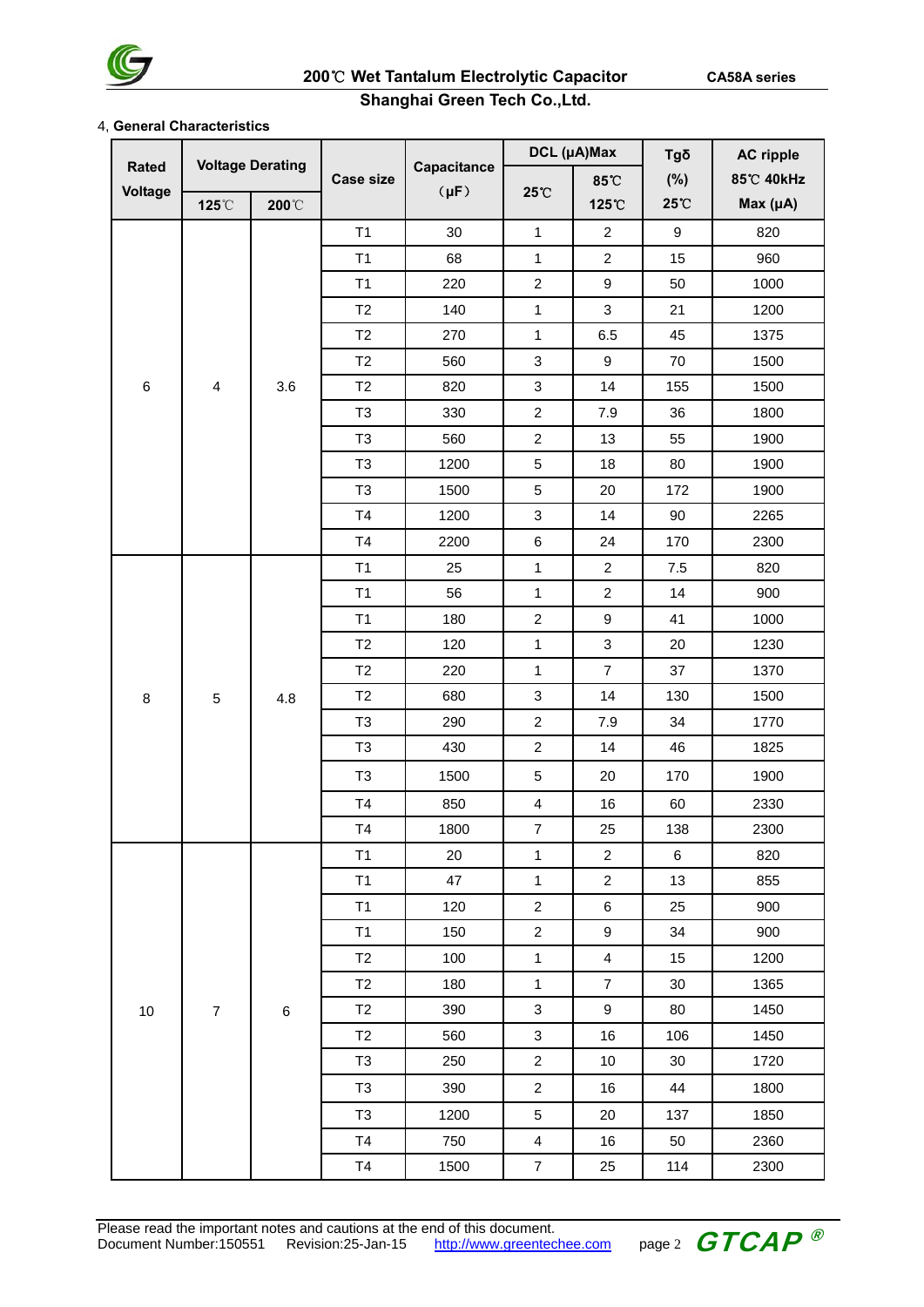

## **Shanghai Green Tech Co.,Ltd.**

| <b>Rated</b> | <b>Voltage Derating</b> |                       |                  | Capacitance | DCL (µA)Max               |                         | Tgδ                     | <b>AC ripple</b> |
|--------------|-------------------------|-----------------------|------------------|-------------|---------------------------|-------------------------|-------------------------|------------------|
| Voltage      |                         |                       | <b>Case size</b> | $(\mu F)$   | 25°C                      | 85°C                    | (%)                     | 85°C 40kHz       |
|              | 125°C                   | $200^{\circ}\text{C}$ |                  |             |                           | 125°C                   | 25°C                    | $max(\mu A)$     |
|              |                         |                       | T1               | 15          | 1                         | $\overline{2}$          | 5                       | 780              |
|              |                         |                       | T1               | 33          | $\mathbf{1}$              | $\overline{2}$          | 10                      | 820              |
|              |                         |                       | T1               | 82          | $\overline{c}$            | 6                       | 25                      | 900              |
|              |                         |                       | T1               | 100         | $\overline{c}$            | $\boldsymbol{9}$        | 30                      | 900              |
|              |                         |                       | T2               | 70          | $\mathbf{1}$              | $\overline{\mathbf{4}}$ | 13                      | 1150             |
|              |                         |                       | T <sub>2</sub>   | 120         | 1                         | $\overline{7}$          | 18                      | 1450             |
| 15           | 10                      | $\boldsymbol{9}$      | T2               | 270         | 3                         | 9                       | 55                      | 1450             |
|              |                         |                       | T2               | 390         | 3                         | 16                      | 74                      | 1450             |
|              |                         |                       | T <sub>3</sub>   | 170         | $\overline{c}$            | 10                      | 25                      | 1480             |
|              |                         |                       | T <sub>3</sub>   | 270         | $\overline{c}$            | 16                      | 32                      | 1740             |
|              |                         |                       | T <sub>3</sub>   | 680         | 6                         | 18                      | 80                      | 1800             |
|              |                         |                       | T <sub>3</sub>   | 820         | 6                         | 24                      | 111                     | 1800             |
|              |                         |                       | T <sub>4</sub>   | 540         | 6                         | 24                      | 40                      | 2330             |
|              |                         |                       | T4               | 1000        | 8                         | 32                      | 92                      | 2330             |
|              |                         | 12                    | T1               | 10          | $\mathbf{1}$              | $\overline{c}$          | $\overline{4}$          | 715              |
|              |                         |                       | T1               | 22          | $\mathbf{1}$              | $\overline{c}$          | 6.6                     | 800              |
|              |                         |                       | T1               | 47          | $\overline{c}$            | 6                       | 20                      | 800              |
|              |                         |                       | T1               | 56          | $\overline{c}$            | 6                       | 20                      | 850              |
|              |                         |                       | T1               | 68          | $\overline{c}$            | $\boldsymbol{9}$        | 22                      | 850              |
|              |                         |                       | T2               | 50          | $\mathbf{1}$              | $\overline{c}$          | 11                      | 1130             |
|              |                         |                       | T2               | 100         | $\mathbf{1}$              | 10                      | 15                      | 1435             |
| 25           | 15                      |                       | T <sub>2</sub>   | 180         | 3                         | $\boldsymbol{9}$        | 50                      | 1400             |
|              |                         |                       | T2               | 270         | 3                         | 16                      | 55                      | 1400             |
|              |                         |                       | T <sub>3</sub>   | 120         | $\overline{c}$            | 6                       | 21                      | 1450             |
|              |                         |                       | T <sub>3</sub>   | 180         | $\overline{c}$            | 18                      | 26                      | 1525             |
|              |                         |                       | T <sub>3</sub>   | 390         | 6                         | 18                      | 40                      | 1500             |
|              |                         |                       | T <sub>3</sub>   | 470         | $\,6$                     | 18                      | 50                      | 1750             |
|              |                         |                       | T <sub>3</sub>   | 560         | $\overline{7}$            | 28                      | 76                      | 1750             |
|              |                         |                       | T4               | 350         | $\overline{7}$            | 28                      | 35                      | 1970             |
|              |                         |                       | T4               | 680         | $\bf 8$                   | 32                      | 63                      | 2100             |
|              |                         |                       | T1               | $\bf 8$     | $\mathbf{1}$              | $\overline{c}$          | $\overline{\mathbf{4}}$ | 640              |
|              |                         |                       | T1               | 15          | $\mathbf{1}$              | $\overline{c}$          | 5                       | 780              |
|              |                         |                       | T1               | 47          | $\overline{c}$            | 6                       | 17                      | 800              |
| $30\,$       | 20                      | 18                    | T1               | 56          | $\sqrt{2}$                | $\boldsymbol{9}$        | 22                      | 800              |
|              |                         |                       | T2               | 40          | $\mathbf{1}$              | $\sqrt{5}$              | 10                      | 1120             |
|              |                         |                       | T2               | 68          | $\mathbf{1}$              | 8                       | 13                      | 1285             |
|              |                         |                       | T2               | 150         | $\ensuremath{\mathsf{3}}$ | 9                       | 35                      | 1200             |

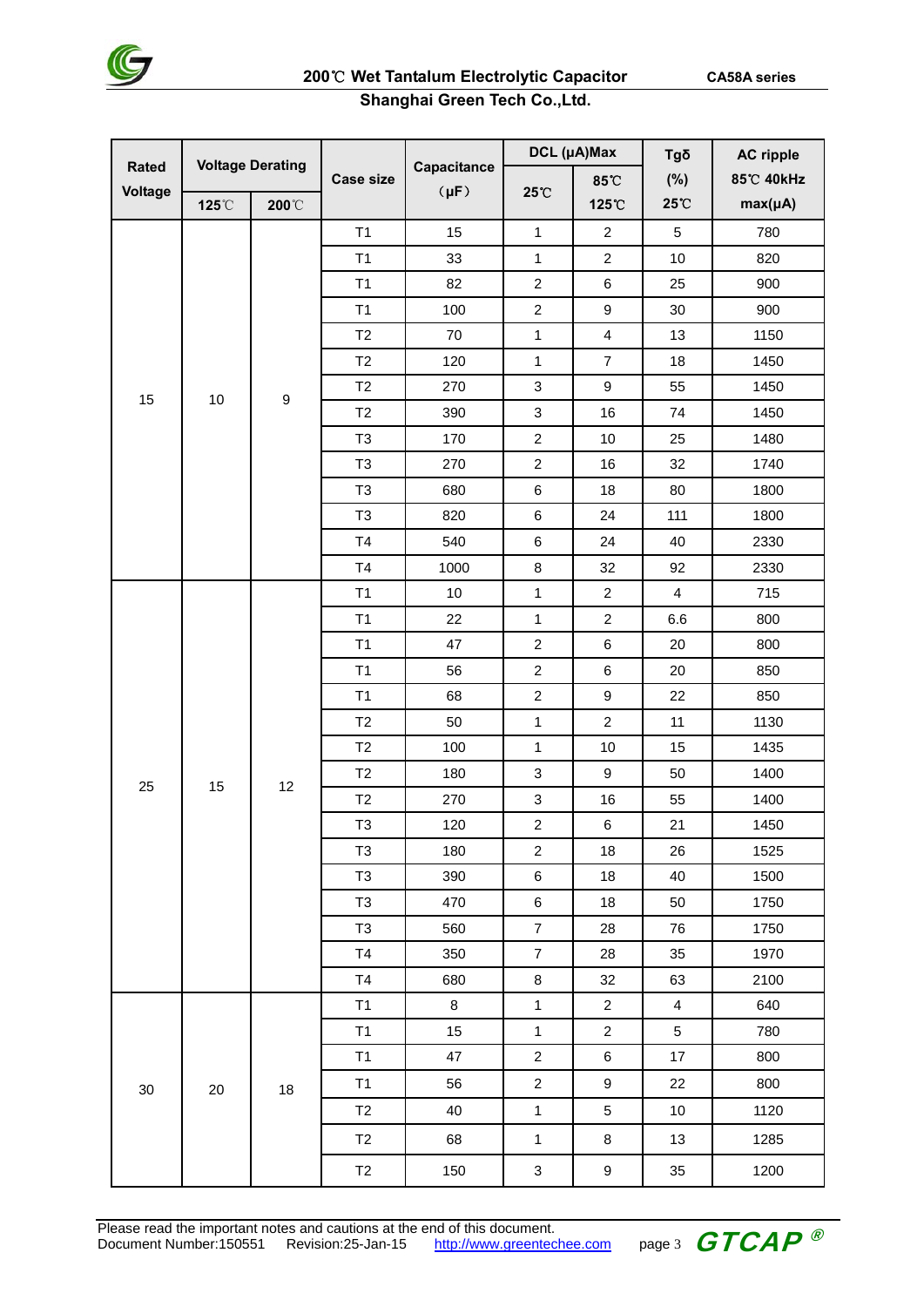

## **Shanghai Green Tech Co.,Ltd.**

|                         | <b>Voltage Derating</b> |                 |                  |                          | DCL (µA)Max               |                  | Tgδ                     | <b>AC ripple</b> |
|-------------------------|-------------------------|-----------------|------------------|--------------------------|---------------------------|------------------|-------------------------|------------------|
| <b>Rated</b><br>Voltage |                         |                 | <b>Case size</b> | Capacitance<br>$(\mu F)$ |                           | 85°C             | (%)                     | 85°C 40kHz       |
|                         | 125°C                   | $200^{\circ}$ C |                  |                          | 25°C                      | 125℃             | 25°C                    | $max(\mu A)$     |
|                         |                         |                 | T2               | 220                      | $\sqrt{3}$                | 16               | 42                      | 1200             |
|                         |                         |                 | T <sub>3</sub>   | 100                      | $\boldsymbol{2}$          | 12               | 17                      | 1450             |
|                         |                         |                 | T <sub>3</sub>   | 150                      | $\overline{c}$            | 18               | 23                      | 1525             |
| 30                      | 20                      | 18              | T <sub>3</sub>   | 390                      | $\,6\,$                   | 18               | 50                      | 1500             |
|                         |                         |                 | T <sub>3</sub>   | 470                      | 8                         | 32               | 64                      | 1500             |
|                         |                         |                 | T4               | 300                      | 8                         | 32               | 31                      | 1950             |
|                         |                         |                 | T4               | 560                      | $\boldsymbol{9}$          | 36               | 55                      | 2000             |
|                         |                         |                 | T1               | 15                       | $\mathbf{1}$              | 1.6              | 3.5                     | 660              |
|                         |                         |                 | T1               | 39                       | $\overline{c}$            | $\,6\,$          | 20                      | 820              |
|                         |                         |                 | T2               | 68                       | $\mathbf{1}$              | 2.2              | $\overline{\mathbf{4}}$ | 1195             |
| 35                      | 22                      | 21              | T2               | 120                      | $\mathbf{3}$              | 10               | 30                      | 1315             |
|                         |                         |                 | T <sub>3</sub>   | 330                      | $\,6\,$                   | 18               | 40                      | 1640             |
|                         |                         |                 | T4               | 270                      | 3                         | 12.5             | 25                      | 1950             |
|                         |                         |                 | T4               | 370                      | $\boldsymbol{9}$          | 36               | 40                      | 2040             |
| 40                      | 26                      | 24              | T1               | 39                       | $\overline{c}$            | 6                | 25                      | 820              |
|                         |                         | 30              | T1               | 5                        | $\mathbf{1}$              | $\overline{c}$   | 3                       | 580              |
|                         |                         |                 | T1               | 10                       | $\mathbf{1}$              | $\overline{c}$   | $\overline{\mathbf{4}}$ | 715              |
|                         |                         |                 | T1               | 33                       | $\overline{c}$            | $\boldsymbol{9}$ | 12.3                    | 700              |
|                         |                         |                 | T2               | 25                       | $\mathbf{1}$              | 5                | 8                       | 1005             |
|                         |                         |                 | T2               | 47                       | $\mathbf 1$               | 9                | 11                      | 1155             |
| 50                      | 30                      |                 | T2               | 100                      | $\overline{\mathbf{4}}$   | 12               | 20                      | 1200             |
|                         |                         |                 | T2               | 120                      | $\overline{\mathbf{4}}$   | 24               | 22.5                    | 1200             |
|                         |                         |                 | T <sub>3</sub>   | 60                       | $\overline{c}$            | 12               | 12                      | 1335             |
|                         |                         |                 | T <sub>3</sub>   | 82                       | $\overline{c}$            | 18               | 15                      | 1400             |
|                         |                         |                 | T <sub>3</sub>   | 270                      | $\bf 8$                   | 32               | 37                      | 1450             |
|                         |                         |                 | T <sub>4</sub>   | 160                      | $\bf 8$                   | 32               | 17                      | 1900             |
|                         |                         |                 | T4               | 330                      | $\boldsymbol{9}$          | 36               | 38                      | 1900             |
|                         |                         |                 | T1               | $\overline{4}$           | $\mathbf{1}$              | $\overline{a}$   | 2.8                     | 525              |
|                         |                         |                 | T1               | 8.2                      | $\mathbf{1}$              | $\overline{a}$   | $\overline{4}$          | 625              |
|                         |                         |                 | T1               | 18                       | $\boldsymbol{2}$          | 12               | $10$                    | 700              |
|                         |                         |                 | T1               | 27                       | $\ensuremath{\mathsf{3}}$ | 12               | 10.2                    | 700              |
|                         |                         |                 | T <sub>2</sub>   | 20                       | $\mathbf{1}$              | 5                | $\overline{7}$          | 930              |
| 60                      | 40                      | 36              | T <sub>2</sub>   | 39                       | $\mathbf{1}$              | 9                | 10                      | 1110             |
|                         |                         |                 | T2               | 82                       | $\overline{\mathbf{4}}$   | 16               | 17                      | 1100             |
|                         |                         |                 | T2               | 100                      | $\overline{4}$            | 20               | 19                      | 1100             |
|                         |                         |                 | T <sub>3</sub>   | 50                       | $\overline{c}$            | 12               | 10                      | 1330             |
|                         |                         |                 | T <sub>3</sub>   | 68                       | $\overline{2}$            | 18               | 13                      | 1365             |

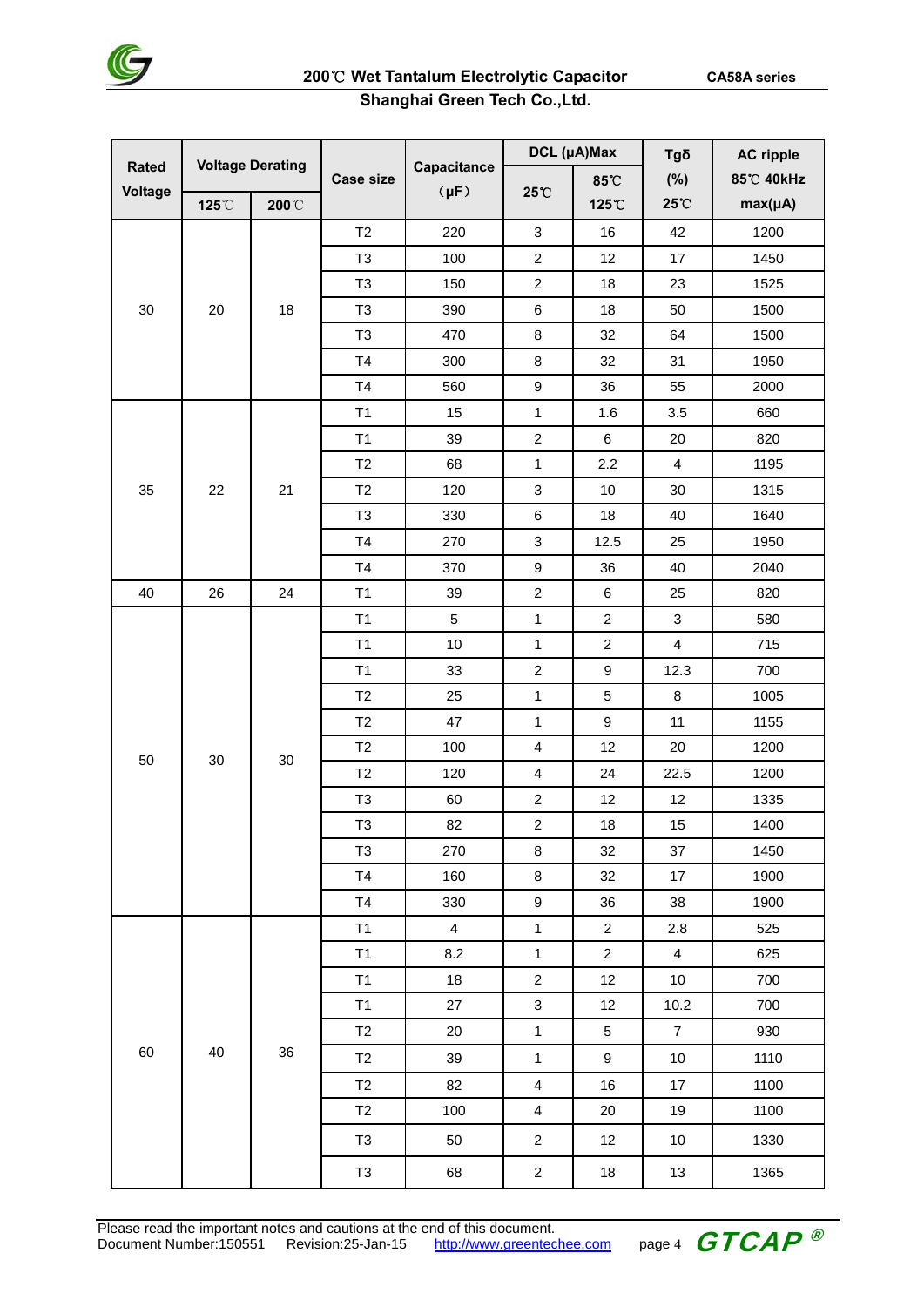

## **Shanghai Green Tech Co.,Ltd.**

|                         | <b>Voltage Derating</b> |       |                  | Capacitance | DCL (µA)Max             |                | Tgδ              | <b>AC ripple</b> |
|-------------------------|-------------------------|-------|------------------|-------------|-------------------------|----------------|------------------|------------------|
| <b>Rated</b><br>Voltage |                         |       | <b>Case size</b> | $(\mu F)$   | 25°C                    | 85°C           | (%)              | 85°C 40kHz       |
|                         | 125°C                   | 200°C |                  |             |                         | 125°C          | 25°C             | $max(\mu A)$     |
| 40<br>60                |                         |       | T <sub>3</sub>   | 220         | 8                       | 32             | 30               | 1400             |
|                         |                         | 36    | T4               | 140         | 8                       | 32             | 16               | 1850             |
|                         |                         |       | T4               | 270         | 9                       | 36             | 27               | 1850             |
|                         |                         |       | T4               | 330         | 10                      | 40             | 30               | 1850             |
| 63                      | 42                      | 38    | T1               | 10          | $\mathbf 1$             | $\overline{c}$ | 8                | 715              |
|                         |                         |       | T2               | 100         | $\overline{c}$          | 12             | 16               | 1100             |
|                         |                         |       | T1               | 3.5         | $\mathbf{1}$            | $\overline{c}$ | 2.5              | 525              |
|                         |                         |       | T1               | 6.8         | $\mathbf{1}$            | $\overline{c}$ | 3.5              | 610              |
|                         |                         |       | T1               | 12          | 3                       | 12             | 6                | 600              |
|                         |                         |       | T1               | 22          | 3                       | 12             | 8.5              | 600              |
|                         |                         |       | T2               | 15          | $\mathbf{1}$            | 5              | 6                | 890              |
|                         |                         |       | T2               | 33          | $\mathbf{1}$            | $10$           | 10               | 1000             |
| 75                      | 50                      | 45    | T2               | 68          | 4                       | 16             | 15               | 1000             |
|                         |                         |       | T2               | 82          | $\overline{\mathbf{4}}$ | 24             | 15.2             | 1000             |
|                         |                         |       | T <sub>3</sub>   | 40          | $\overline{c}$          | 12             | 9                | 1250             |
|                         |                         |       | T <sub>3</sub>   | 56          | $\overline{c}$          | 18             | 11               | 1335             |
|                         |                         |       | T <sub>3</sub>   | 180         | 9                       | 36             | 24.4             | 1300             |
|                         |                         |       | T4               | 110         | 8                       | 36             | 12               | 1850             |
|                         |                         |       | T4               | 220         | 10                      | 40             | 37               | 1800             |
|                         |                         |       | T4               | 300         | 12                      | 48             | 38               | 2000             |
|                         |                         |       | T1               | 2.5         | $\mathbf{1}$            | $\overline{c}$ | $\overline{2}$   | 505              |
|                         |                         |       | T1               | 4.7         | $\mathbf 1$             | $\overline{2}$ | $\sqrt{3}$       | 565              |
|                         |                         |       | T1               | $10$        | 3                       | 12             | 4.5              | 800              |
|                         |                         | 60    | T <sub>2</sub>   | 11          | $\mathbf{1}$            | 5              | 5                | 835              |
|                         |                         |       | T2               | 22          | $\mathbf{1}$            | $\bf 8$        | $7.5\,$          | 965              |
|                         |                         |       | T2               | 39          | $\,$ 5 $\,$             | 24             | 10.4             | 1300             |
| 100                     | 65                      |       | T <sub>3</sub>   | 25          | $\overline{c}$          | 12             | $\overline{7}$   | 1200             |
|                         |                         |       | T <sub>3</sub>   | 30          | $\overline{c}$          | 16             | 8                | 1240             |
|                         |                         |       | T <sub>3</sub>   | 43          | $\overline{c}$          | 18             | 8.5              | 1335             |
|                         |                         |       | T <sub>3</sub>   | 68          | 10                      | 40             | 11.3             | 1600             |
|                         |                         |       | T <sub>4</sub>   | 56          | 5                       | 25             | $\boldsymbol{9}$ | 1800             |
|                         |                         |       | T <sub>4</sub>   | 86          | $\bf 8$                 | 32             | $10$             | 1800             |
|                         |                         |       | T <sub>4</sub>   | 120         | 12                      | 48             | 25               | 2000             |
|                         |                         |       | T1               | 1.7         | $\mathbf{1}$            | $\overline{c}$ | $\overline{c}$   | 415              |
|                         |                         |       | T1               | 3.6         | $\mathbf{1}$            | $\overline{c}$ | 2.7              | 520              |
| 125                     | 85                      | 75    | T1               | 6.8         | 3                       | 12             | 6                | 700              |
|                         |                         |       | T <sub>2</sub>   | 9           | $\mathbf{1}$            | $\,$ 5 $\,$    | $\,$ 5 $\,$      | 755              |